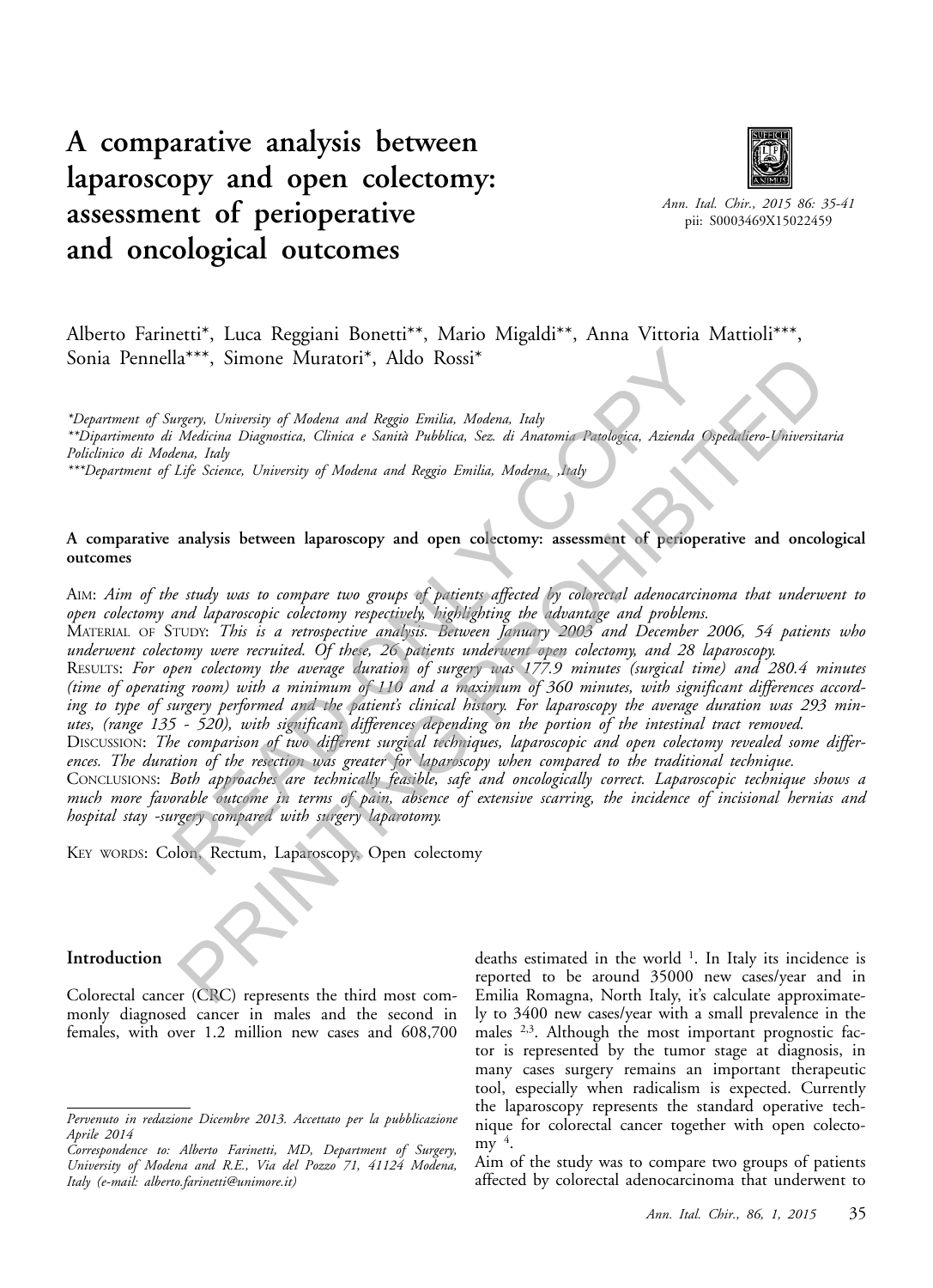open colectomy and laparoscopic colectomy respectively, highlighting the advantage and problems.

## **Methods**

This is a retrospective analysis of data from the authors' prospectively collected colorectal surgery database. Between January 2003 and December 2006, 54 patients who underwent colectomy at the Department of Surgery of our Hospital were recruited. Of these, 26 patients underwent open colectomy, and 28 laparoscopy. All patients received prophylaxis with low molecular weight heparin, antibiotic prophylaxis with a cephalosporin, worn elastic stockings "anti-thrombus" before and after surgery.

Histopathological classification, pTNM status followed the current guidelines 4,5. Clinical and surgical data, including the post-operative outcome were collected from surgical databases and the pathological findings were obtained by the histological records of the Pathology Department of Modena.

The statistical significance of differences in clinical and biological data between cases and controls was determined by χ2 test or Fisher's exact test (for categorical data), and Wilcoxon-Mann-Whitney test (for continuous variables).

Logistic Regression was carried out in order to verify which factors were independently associated with the presence of micrometastasis in the lymph nodes.

Moreover, we used this Cox Regression model to assess the possible independent role of different variables (clinical data, morphologic parameters and micrometastasis) in the prognosis of stage I colorectal cancer patients.

Patients were all followed-up at our Institution and disease free survival was defined as the interval between surgery and the first documented evidence of disease in local-regional area and/or distant sites. Overall survival was defined as the interval between surgery and death due to the disease.

## **Results**

# OPEN COLECTOMY

Were subjected to laparotomy surgery 26 patients (14 males and 12 females), with a mean age of 68.3 years (range 53-86 years). The histological diagnosis was in all cases of adenocarcinoma and lesions were located in the cecum (8 cases), in the right colon (5 cases), left colon (2 cases) in the sigmoid colon (9 cases) and rectum (2 cases). Surgical and pathological data are shown in Table I - Panel A.

## LAPAROSCOPIC TECHNIQUE

Twenty-eight subjects (17 males and 11 females), with

a mean age of 67.7 years (range of 40-84 years) underwent laparoscopy. In 25 cases the histological diagnosis was adenocarcinoma while 3 reported a large polypoid adenomatous lesion with villous architecture and highgrade cellular dysplasia. The tumors were located in the cecum (8 cases; two were large polyps), in the right colon (6 cases; 1 was a polyp) in the hepatic flexure (1 case), in the transverse colon (2 cases), left colon (2 cases), sigma (7 patients) and rectum (2 cases), respectively occurred at 16 and 6 cm from the anus internal sphincter.

Clinical, surgical and pathological data are listed in Table I - panel B*.*

## HISTOLOGY

Histologically, 11 cases were G1 - well differentiated adenocarcinoma, 25 were G2 – moderate differentiated adenocarcinoma and 18 were G3 - poorly differentiated adenocarcinoma; of these 3 showed more than 50% of mucina as component. The number of lymphnodes removed for the adipose tissue varied from 1 to 65, (average = 20.5). The pTNM staging and status of the surgical margins are shown in Table II.

### SURGICAL TIME

For open colectomy the average duration of surgery was 177.9 minutes (surgical time) and 280.4 minutes (time of operating room) with a minimum of 110 and a maximum of 360 minutes, with significant differences according to type of surgery performed and the patient's clinical history: 13 hemicolectomy right  $\rightarrow$  average of 175.4 minutes, 8 hemicolectomies left  $\rightarrow$  average of 150 minutes, 1 resection of the sigmoid  $\rightarrow$  110 minutes, 3 anterior resection of the rectum-sigma  $\rightarrow$  215 minutes; total colectomy  $\rightarrow$  360 minutes. For laparoscopy the average duration was 293 minutes, (range 135 - 520), with significant differences depending on the portion of the intestinal tract removed. Details are listed in Table III. I low molecular weight heparin, antibiotic<br>
I a cephalopoint, worn elastic sockings<br>
The fore and after surgery.<br>
HISTOLOGY<br>
Lections and starting the surgery.<br>
HISTOLOGY<br>
Lections  $^{4.5}$ . Clinical and surgical data, His Ion motecular weight heparal, antibiation<br>
a cophalosporin, worn classic stockings<br>
a cophalosporin, worn classic stockings<br>
HISTOLOGY<br>
Lefts and signical data, Histologically, 11 case were G1 - well different<br>interaction

#### POSTOPERATIVE COMPLICATIONS

No intra-operative complications has been reported in the 28 laparotomy cases. In one patient we observed widespread and extensive viscero-parietal adhesions caused by previous abdominal surgery that lengthened the operative time to 360 minutes. Two patients have received 2 to 4 units of packed red blood cells and from 2 to 3 units of plasma during surgery. Five patients received from 1 to 4 units of packed red blood cells in the post-operative time (11 total units in five patients). A patient received 2 units of packed red blood cells during the re-operation (pancreatic abscess in a patient previously operated by right hemicolectomy).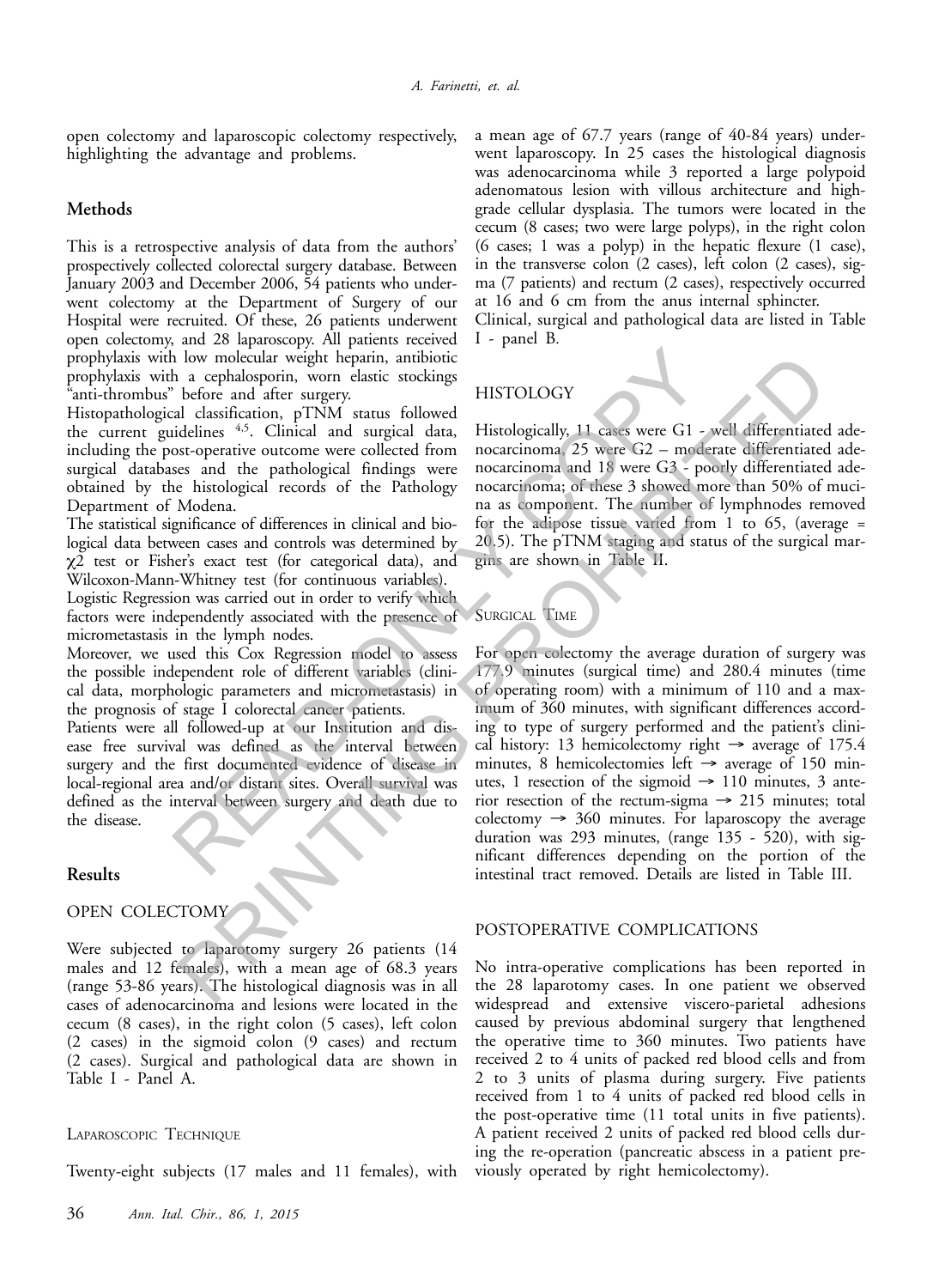|                                                                                                          |                                                                                                                                                                                                                                                                                                                                                                                                                 | Panel A - laparotomy (26 cases)                                                                        |                                                     | Panel B - Laparoscopy (28 cases)                                                                                                                                                                                                                                                                                                                                                                                                                              |                                                                                        |
|----------------------------------------------------------------------------------------------------------|-----------------------------------------------------------------------------------------------------------------------------------------------------------------------------------------------------------------------------------------------------------------------------------------------------------------------------------------------------------------------------------------------------------------|--------------------------------------------------------------------------------------------------------|-----------------------------------------------------|---------------------------------------------------------------------------------------------------------------------------------------------------------------------------------------------------------------------------------------------------------------------------------------------------------------------------------------------------------------------------------------------------------------------------------------------------------------|----------------------------------------------------------------------------------------|
|                                                                                                          |                                                                                                                                                                                                                                                                                                                                                                                                                 |                                                                                                        | N(%)                                                |                                                                                                                                                                                                                                                                                                                                                                                                                                                               | N(%)                                                                                   |
| <b>PATIENTS</b>                                                                                          | Male<br>Female                                                                                                                                                                                                                                                                                                                                                                                                  |                                                                                                        | 14<br>12                                            |                                                                                                                                                                                                                                                                                                                                                                                                                                                               | 17<br>11                                                                               |
| AGE                                                                                                      | Range<br>Media                                                                                                                                                                                                                                                                                                                                                                                                  |                                                                                                        | 53-86<br>68,3                                       |                                                                                                                                                                                                                                                                                                                                                                                                                                                               | 40-84<br>67,7                                                                          |
| TYPE OF CANCER                                                                                           | Blind<br>Right colon<br>Hepatic flexure<br>Transverse Colon<br>Left colon<br>Sigma<br>Rectum                                                                                                                                                                                                                                                                                                                    |                                                                                                        | 8 (31%)<br>5 (19%)<br>2(8%)<br>9(34%)<br>2(8%)      |                                                                                                                                                                                                                                                                                                                                                                                                                                                               | 8(28%)<br>$6(21,4\%)$<br>$1(3,6\%)$<br>$2(7,1\%)$<br>$(7,1\%)$<br>7(25%)<br>$2(7,1\%)$ |
| <b>TYPE</b><br>DI INTERVENTION                                                                           | Right hemicolectomy<br>Left hemicolectomy<br>Segmental resection<br>of the transverse colon<br>Sigmoid resection<br>Anterior resection<br>of rectosigmoid<br>Total colectomy                                                                                                                                                                                                                                    |                                                                                                        | 13 (47%)<br>8 (30%)<br>1(4%)<br>4 (15%)<br>$1(4\%)$ |                                                                                                                                                                                                                                                                                                                                                                                                                                                               | 15 (53%)<br>$6(21,4\%)$<br>2 $(7,1\%)$<br>$1(3,6\%)$<br>2 $(7,1\%)$<br>2 $(7,1\%)$     |
| Related action                                                                                           |                                                                                                                                                                                                                                                                                                                                                                                                                 | Salpingo<br>Adhesiolysis for<br>adhesions syndrome<br>Appendectomy<br>Cholecystectomies<br>Herniectomy |                                                     | Plastic back (Nissen-Rossetti)<br>Adhesiolysis for<br>syndrome adhesions<br>Cholecystectomy<br>Liver resection for metastases<br>For synchronous bladder<br>tumor TURB<br>Duodenal resection                                                                                                                                                                                                                                                                  | 1<br>3<br>3<br>3<br>3<br>1                                                             |
| and sixteenth post-operative day;<br>operative day;<br>tieth post-operative day;<br>of the intervention; | Nine patients had postoperative complications:<br>- 2 suppurations of the surgical wound in the fourth<br>- 1 case of acute anemia in second post-operative day;<br>- 1 abscess of the recto-bladder recess in the tenth post-<br>- 1 acute pancreatitis with pancreatic abscess in the thir-<br>- 1 bronchytis episode in the third post-operative day;<br>- 1 hemoperitoneum from the renal capsule the night |                                                                                                        | post-operative day;<br>of the intervention;         | - 1 placement of central venous catheter in the twelfth<br>- 1 laparotomy with hemostasis made the same night<br>1 gastroenteroanastomosis intervention with jejunos-<br>tomy and peritoneal toilettes for pancreatic abscess in<br>the thirtieth day after the operation.<br>Two cases of laparoscopy were converted to laparotomy:<br>the first, because of the patient's intolerance to pneu-<br>moperitoneum; the other one for the detection of a local- |                                                                                        |

TABLE I *- Clinical data of 54 cases of surgical patients by type of intervention*.

- 2 suppurations of the surgical wound in the fourth and sixteenth post-operative day;
- 1 case of acute anemia in second post-operative day;
- 1 abscess of the recto-bladder recess in the tenth postoperative day;
- 1 acute pancreatitis with pancreatic abscess in the thirtieth post-operative day;
- 1 bronchytis episode in the third post-operative day;
- 1 hemoperitoneum from the renal capsule the night of the intervention;
- 1 anastomotic leak treated with parenteral nutrition and antibiotic therapy in the seventh post-operative day;
- 1 case of pneumonia with concomitant underliver hematoma in the thirteenth post-operative day.
- In 7 patients it was necessary to perform a re-operation:
- 2 post-incisional surgical respectively 8 and 36 months from the previous surgery;
- 2 placement of drainage under CT guidance both in the thirteenth post-operative day;
- 1 placement of central venous catheter in the twelfth post-operative day;
- 1 laparotomy with hemostasis made the same night of the intervention;
- 1 gastroenteroanastomosis intervention with jejunostomy and peritoneal toilettes for pancreatic abscess in the thirtieth day after the operation.

Two cases of laparoscopy were converted to laparotomy: the first, because of the patient's intolerance to pneumoperitoneum; the other one for the detection of a locally advanced cancer of the ascending colon, extensively infiltrating the meso and duodenum. No patient received blood transfusions during surgery, while in six cases were transfused one or two units (11 total units in six patients) of concentrated erythrocytes in the postoperative period (four patients on Day 1, one in 7th and one in the 9th). A patient received five units during the re-operation (according to Hartmann colostomy for anastomotic dehiscence). Eight patients of the group that underwent to laparoscopy developed post-operative complications: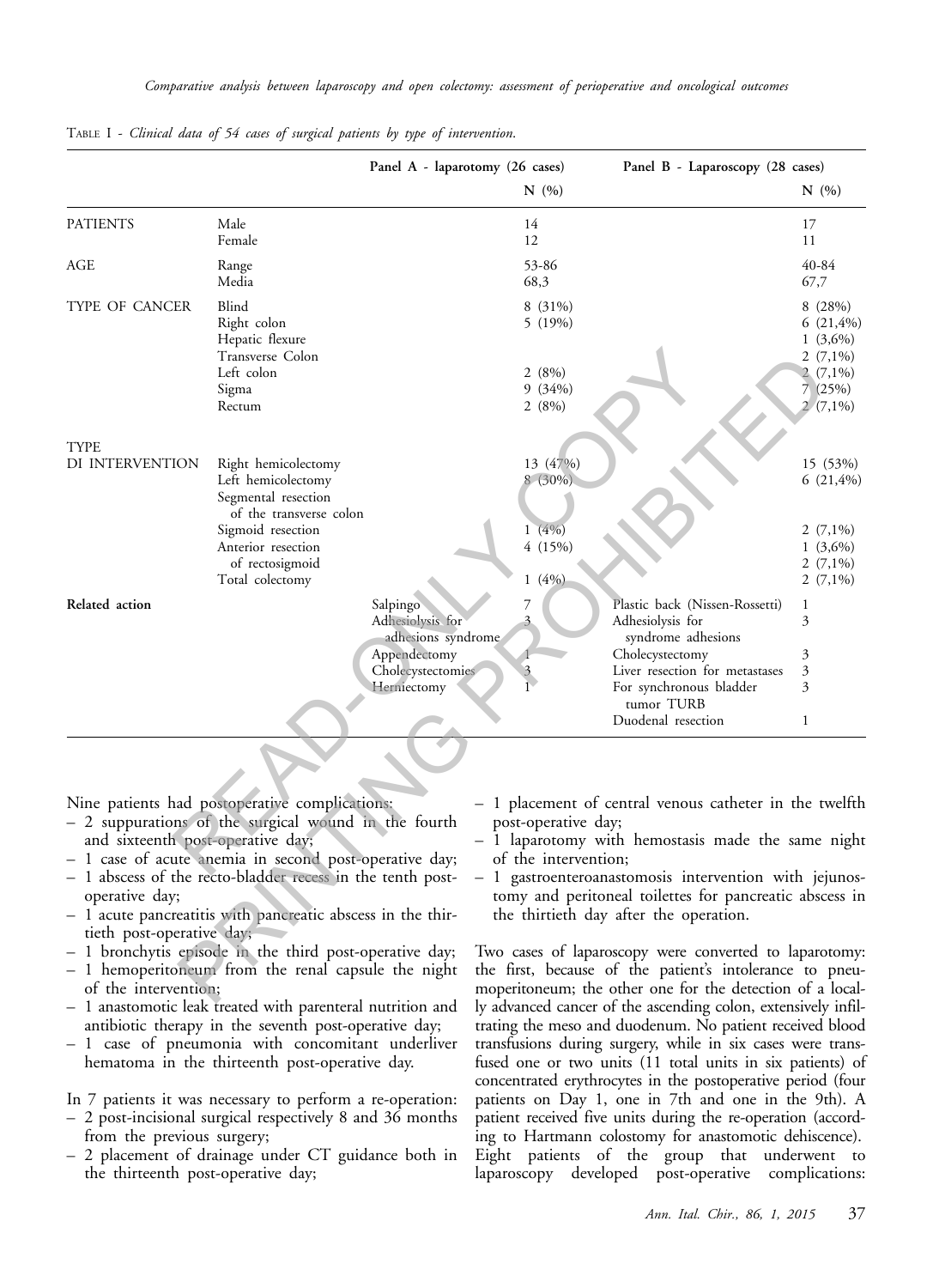#### *A. Farinetti, et. al.*

| <b>HISTOLOGY</b>  | Well-differentiated adenocarcinoma - G1<br>Moderately differentiated adenocarcinoma - G2<br>Poorly differentiated adenocarcinoma - G3                                                                                                                                                                                                                                                                                                                                                                                        | 19 (73%)<br>7(27%)                                                                                                                                                                                                                                                                                                        |                                           | 5(20%)<br>16 (64%)<br>4(16%)                                                  |
|-------------------|------------------------------------------------------------------------------------------------------------------------------------------------------------------------------------------------------------------------------------------------------------------------------------------------------------------------------------------------------------------------------------------------------------------------------------------------------------------------------------------------------------------------------|---------------------------------------------------------------------------------------------------------------------------------------------------------------------------------------------------------------------------------------------------------------------------------------------------------------------------|-------------------------------------------|-------------------------------------------------------------------------------|
| MARG STATIN US    | Right hemicolectomy<br>Left hemicolectomy<br>Segmental resection of the transverse colon<br>Sigmoid resection<br>Anterior resection of rectosigmoid<br>Total colectomy                                                                                                                                                                                                                                                                                                                                                       | 30<br>200                                                                                                                                                                                                                                                                                                                 | 105 (5-370)<br>105 (30-250)<br>28 (17-43) | 86 (40-150)<br>82 (50-130)<br>$13(7-20)$<br>30<br>35 (30-40)<br>370 (180-560) |
| <b>NODES</b>      | Media<br>Range                                                                                                                                                                                                                                                                                                                                                                                                                                                                                                               | 20.5<br>1 and 65                                                                                                                                                                                                                                                                                                          |                                           | 20.1<br>9 and 39                                                              |
| <b>STAGE</b><br>I | <b>TNM</b><br>T1 N0 M0<br>T2 N0 M0                                                                                                                                                                                                                                                                                                                                                                                                                                                                                           |                                                                                                                                                                                                                                                                                                                           |                                           | $\overline{2}$                                                                |
| IIA               | T3 N0 M0                                                                                                                                                                                                                                                                                                                                                                                                                                                                                                                     |                                                                                                                                                                                                                                                                                                                           |                                           | 8                                                                             |
| HВ                | T4 N0 M0                                                                                                                                                                                                                                                                                                                                                                                                                                                                                                                     |                                                                                                                                                                                                                                                                                                                           |                                           | 1                                                                             |
| 7<br>IIIB         | T3 N1b M0<br>T4b N1b M0                                                                                                                                                                                                                                                                                                                                                                                                                                                                                                      |                                                                                                                                                                                                                                                                                                                           |                                           | 3<br>$\mathfrak{2}$                                                           |
| IIIC              | T3 N2a M0<br>T2 N1a M1a                                                                                                                                                                                                                                                                                                                                                                                                                                                                                                      |                                                                                                                                                                                                                                                                                                                           |                                           | 2<br>1                                                                        |
| IV                | T3 N1b M1b                                                                                                                                                                                                                                                                                                                                                                                                                                                                                                                   |                                                                                                                                                                                                                                                                                                                           |                                           | 3                                                                             |
| CANALIZATION      | specifically we reported a case of jejunal perforation ster-<br>corous peritonitis treated with peritoneal toilettes and<br>laparoscopical suture of perforation on day 1, two cas-<br>es of anastomotic dehiscence treated with colectomy<br>according to Hartmann in 6th and 7th day, a case of<br>sub bowel obstruction for functional stenosis of the anas-<br>tomosis treated with Foley colostomy on 4th day of<br>infection and four cases of minilaparotomy treated with<br>antibiotic therapy in 6 th and 7 th day. | a mean hospital stay of 8.4 days for patients treated with<br>laparoscopic technique.<br>ADJUVANT CHEMOTHERAPY<br>At the time of discharge all patients were sent to oncol-<br>ogy for medical cancer therapies. The data related to<br>therapy are reported in Tab III.<br>TABLE III - Comparison of two series studied. |                                           |                                                                               |
|                   | The recovery of the post-surgical canalization occurred<br>between 2-9 days with an average of 4.5 days for cases<br>of laparotomy and from a minimum of 2 to a maxi-                                                                                                                                                                                                                                                                                                                                                        |                                                                                                                                                                                                                                                                                                                           | Panel A<br>Laparotomy                     | Panel B<br>Laparoscopy                                                        |

TABLE II - *Pathological Anatomy. Injuries made and divided according to the intervention*

#### **CANALIZATION**

The recovery of the post-surgical canalization occurred between 2-9 days with an average of 4.5 days for cases of laparotomy and from a minimum of 2 to a maximum of 7 days with an average of 2, 9 for those treated with laparoscopy.

#### DISCHARGE

The discharge was carried out by the 7th to the 31st post-operative day, with an average stay of 11 days for patients treated with laparotomy technique and was performed by the 5 th to the 15 th post-operative day with

#### ADJUVANT CHEMOTHERAPY

TABLE III - *Comparison of two series studied.*

|                            | Panel A<br>Laparotomy<br>$(26 \text{ cases})$ | Panel B<br>Laparoscopy<br>$(28 \text{ cases})$ |
|----------------------------|-----------------------------------------------|------------------------------------------------|
| Resection margin           | $97 \text{ mm}$                               | 95 mm                                          |
| Lymphnodes removed         | 20,5                                          | 20.1                                           |
| Trip times                 | 177.9 min                                     | $293$ min                                      |
| Morbidity                  | 34.6%                                         | 28,5%                                          |
| Wound infection            | 7.1%                                          | 14.2%                                          |
| <b>Failure Anastomosis</b> | 3.8%                                          | 7.1%                                           |
| Average length of stay     | 11 days                                       | 8.4 days                                       |
| Sewer average              | 4.5 days                                      | 2.9 days                                       |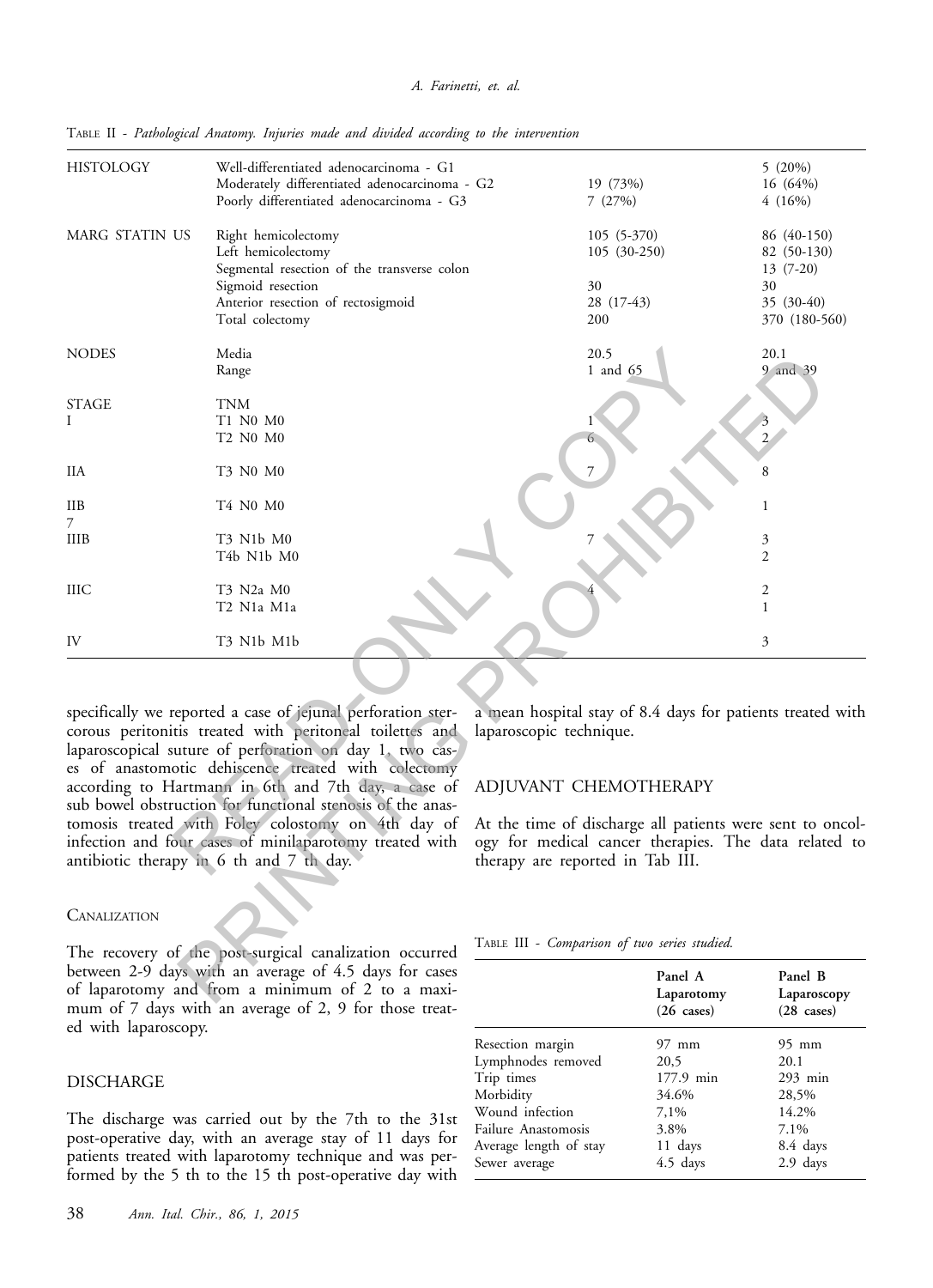## FOLLOW UP

Four patients that underwent to laparotomy showed a relapse with lung, liver, and sigmoid metastasis, radiologically detected at 1, 11, 3 and 15 months. A patient died 21 months after surgery, while the remaining 3 patients are still alive. In the group of laparoscopy we observed 3 deaths: one patient died 21 months after surgery, for respiratory failure due to pulmonary metastases; a second patient died after 3 months for chronic ischemic heart disease (heart disease and hypertensive patients), a patient died in 34th post-operative day, due to a global heart-lung failure.

In the group of patients operated on laparoscopy, three developed liver metastasis in 9, 12 and 14 months after surgery. Two of them died 22 and 28 weeks after surgery, while the third is still alive. Within the four patients with advanced disease at diagnosis, only one died for disease progression 12 months after surgery. One patient died of causes unrelated to the neoplastic disease and two are still alive.

## **Discussion**

The comparison of two different surgical techniques, laparoscopic and open colectomy revealed some differences. We observed that the duration of the resection was greater for laparoscopy when compared to the traditional technique. This finding is consistent with results from other scientific papers which also report that surgical time are significantly reduced, mainly depending from the greater experience of the surgeon  $7-11$ . In the present study the mean duration of surgery in patients treated with open surgery approach (177.9 minutes) was similar to that reported in literature, while it is slightly higher for the group of patients treated by laparoscopy (293 minutes). The mean operative time reported in the literature vary from 140 to 251 minutes for laparoscopy, compared to that reported for open surgery (120-175 minutes) and longer procedures time are reported for surgery on the rectum <sup>12</sup>. The duration of a laparoscopic time was slightly higher since the first cases of colonic resection videolaparoscopic performed by us, there is still in the "learning curve" <sup>13</sup>. Schlachta and Lezoche <sup>14,15</sup> reported that the surgical times, intra-operative complications and the percentage of conversions decrease after the execution of at least 30 colectomies. Irlang failure.<br>
Inding compared to open surgery interleated on laparoscopy, three related to our study compared to open surgery interleated on laparoscopy, there or several incidence of post-operative them died 22 and 28 Flame tailed on a particular band 14 months after complication opera angeles and 14 months after overall indicates of particular complication in 12 and 14 months after overall indicates of particular complication is still

The criteria for the extent of resection, integrity of margins and extent of lymphadenectomy should be similar whether you choose laparoscopic technique or laparotomy <sup>16-20</sup>. In our study, these criteria were broadly respected and surgical margins results being far enough away from the neoplastic lesion and absolutely free. Analyzing the average distance of the tumor from surgical margins and the average number of lymphnodes removed per piece we reported that they are similar irrespective of the approach to treatment (9.5 cm - 20.1 lymph nodes for laparoscopy; 9.7 cm - 20.5 for laparotomy). The majority of the Authors believe that a lymphadenectomy oncologically adequate should include at least 12 nodes and that a number greater than 18 is related to an increase of survival, progressively greater are the most lymph nodes removed  $21,22$ . This linear correlation between the number of lymph nodes and survival confirms the therapeutic effect of lymphadenectomy.

Laparoscopy show significant benefits in terms of morbidity compared to open surgery  $23$  and also the data related to our study confirm this trend. In fact, the overall incidence of post-operative complications and the rate of re-operations for the group treated laparoscopically (respectively  $28.5\%$  and  $14.2\%$ ) appears to be lower than that recorded for the group of patients who underwent resection laparotomy (34.6% and 26.9%). Comparing the data in the literature complications of surgery observed in both procedures, however, are of the same type: anastomotic leakage, occlusion, infection, but in much lower percentages in laparoscopy, in particularly in patients aged  $\langle 70 \rangle$  years 16, 19.

Specific complications of laparoscopy are damaged vascular and visceral introduction to "blind" the first trocar or Veress needle 7,8,24,25, lesions of the ureters 24 and the occurrence of incisional hernias at the headquarters of trocars or of minilaparotomy 26-27. None of these specific complications was found in our series. On surgical wound infections are the main complications in the short term and in our series 14.2% after laparoscopy compared with 7.1% after laparotomy, these data perfectly in line with the literature represented by 14% after laparoscopy against 11% of open surgery  $^{28}$ .

Regarding the postoperative hospital stay, the majority of randomized clinical trials show that it is significantly reduced after a laparoscopic procedure, compared to a traditional one<sup>29</sup>. Most trials also observe an inpatient post-laparoscopy varies from 5.7 to 18.7 days, compared with open surgery after a hospital stay of 8 to 35.8 days, with an average reduction between the two procedures of 1-7 days 8,10,17,30-32. In our Center, the hospital stay after laparoscopic colonic resection varies from 5 to 15 days (mean 8.4 days) and hospital stay after laparotomy resection varies from 7 to 31 days (average of 11 days), on line with the data of other Authors. The postoperative pain control is a key element that influences the length of hospital stay, resumption of normal activities and mobilization and thus the quality of life. Laparoscopic approach reduces the post-operative pain compared to open surgery, and this has been amply demonstrated by recording the consumption of analgesics after surgery 17,29. As for the hospital even the resumption of gas-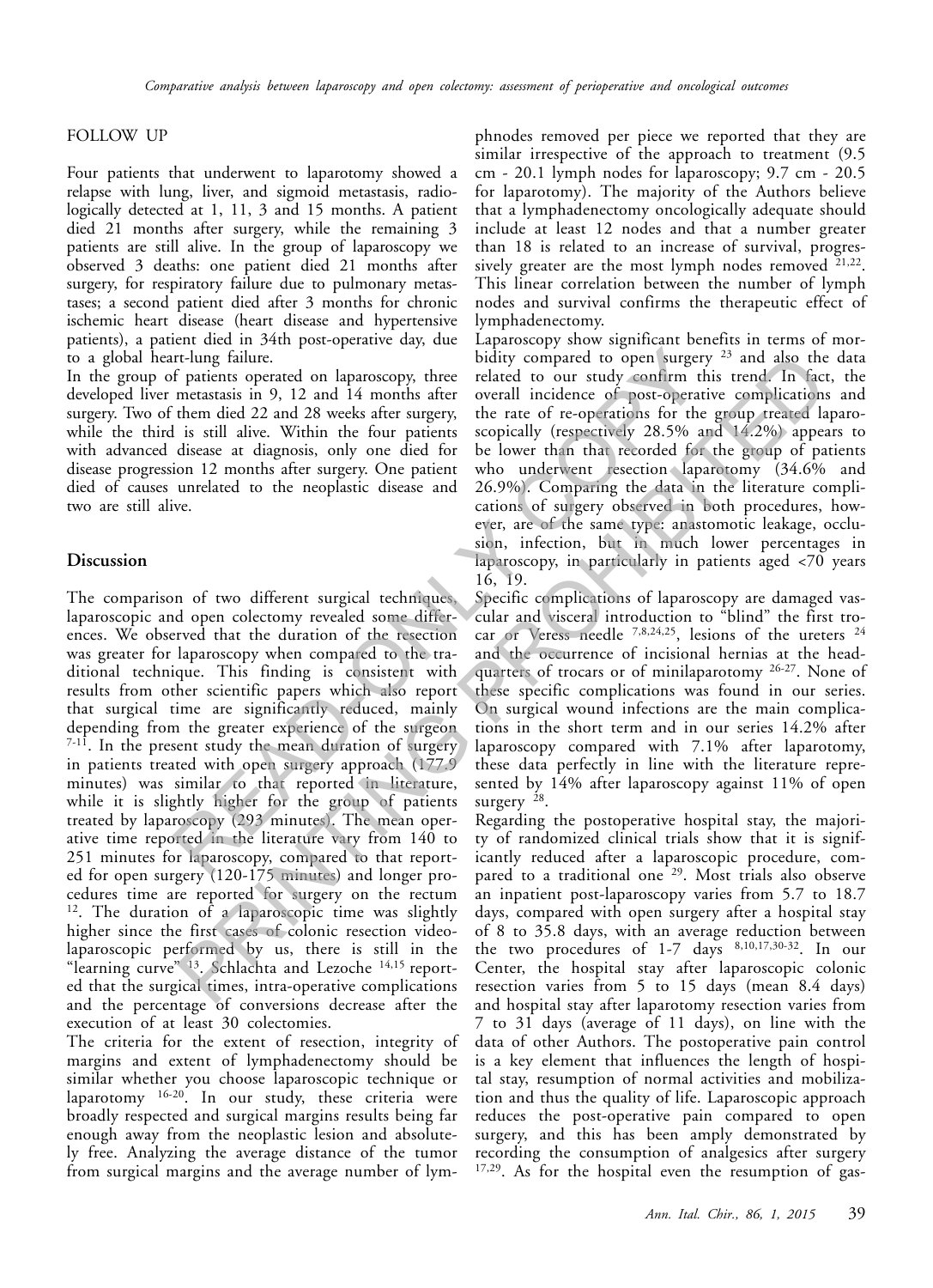tro-intestinal resume more quickly after intervention with minimally invasive technique compared to the traditional laparotomy, as well as post-operative data related to our study confirm these results.

Satisfying the criteria of oncological radicality of as traditional surgery, laparoscopy should lead to results in terms of survival lower than those of open surgery. Lacy <sup>16</sup> reported an improvement in survival at three years in the group treated with laparoscopic resection, particularly significant in patients with stage III disease (91% survival compared with 79% of open). Other randomized trials did not show, however, significant differences in survival in patients treated with the two techniques 33. The data for our patients show that there have been three recurrences of the disease (9, 12, and 14 months) for the group treated with laparoscopic technique with an incidence of 10.7%, while in the laparotomy group to date have occurred 4 cases of recovery of the disease (1, 3, 11 and 15 months) with an incidence of 15.3%. The follow-up of the part laparoscopic stops to 2006 (2002-2006); as regards the cases of the comparison period is analogous (2003-2007). In our study, there were a total of  $\bar{7}$  deaths, 4 in group approached with laparoscopy in the treatment group and 3 in the group treated with laparotomy. Of these seven deaths, however, only 5 (3 in the laparoscopic group and 2 in the open surgery) are attributable to the disease examined in our study. s in survival in patients treated with the minimo di 110 ed un massimo di 34<br>
<sup>33</sup>. The data for our patients show that fractive differenze in rapporto al tip<br>
in three recurrences of the disease (9, 12, tuata e la storia

The evaluation of the quality of life after surgery was performed by many authors 29 with the use of specific questionnaires, and in all cases it was recorded that the anaesthesia improves considerably in the first two weeks after the intervention for patients treated laparoscopically, while after the anaesthesia becomes comparable to that seen after traditional surgery. The laparoscopic surgery induces a minor trauma compared to traditional surgery and this produces a less depression of the immune system. Preservation of the peritoneal membrane, less traumatized by the minimally invasive technique, is important for the prevention of infections and tumor recurrence, mainly in stage III disease, in which a minor immune compromise may be essential to prevent a systemic spread and micrometastatic. These elements are supported by the fact that after laparoscopy is detected smaller values of CRP and IL-6, mediators of stress response, compared to open surgery 34-37. in surveyal in patients tracted with hen minimal of 110 ed in massion di 300 minimal of the encorrective of the discase (9, 12, tuata e la storia clinical contents of the encorrective of the storial clinical department. P

In conclusion, in the light of considerations of operating time, margins of resection, postoperative complications, hospital stay, channeling long-term survival, quality of life and post-operative stress, we can say that both approaches are technically feasible, safe and oncologically correct. It's also true that the laparoscopic technique, even if it requires a long period of learning by the surgical team, shows a much more favorable outcome in terms of pain, absence of extensive scarring, the incidence of incisional hernias and hospital stay -surgery compared with surgery laparotomy.

## **Riassunto**

Il presente studio raffronta due gruppi di pazienti affetti da adenocarcinoma dolo-rettale, sottoposti rispettivamente a colectomia con tecnica open e a videolaparoscopia, mettendone in luce benefici e svantaggi. Si tratta di un'analisi retrospettiva: dal gennaio 2003 e il dicembre 2006 sono stati reclutati 54 pazienti; di questi 26 operati in laparotomia e 28 in laparoscopia.

Per la chirurgia laparotomica la durata media dell'intervento è stata di 177.9 minuti (tempo chirurgico) e di 280.4 minuti (tempo di sala operatoria con un minimo di 110 ed un massimo di 360 minuti, con significative differenze in rapporto al tipo di chirurgia effettuata e la storia clinica del paziente. Per la chirurgia laparoscopica la durata media è stata di 293 minuti (range 135-520), con significative differenze dipendenti dalla porzione di intestino asportata.

Il raffronto delle due tecniche chirurgiche, laparotomica versus lapsroscopica, ha rivelato alcune differenze. La durata della resezione è stata maggiore per la laparoscopia se confrontata con la tecnica tradizionale.

Entrambi gli approcci rappresentano tecniche convenienti, sicure ed oncologicamente corrette. La laparoscopia mostra maggiori vantaggi in termini di controllo del dolore, assenza di estese cicatrici, riscontro di laparoceli e di degenza post operatoria comparata con la tecnica laparotomica.

# **References**

1. Jemal A, Bray F, Center MM, et al.: *Global cancer statistics*. CA Cancer J Clin, 2011; 61:69.

2. Istituto Superiore della Sanità. Dipartimento dei tumori: *Epidemiologia, sorveglianza e promozione della salute.* URL http:// www.registri-tumori.it

3. *Registro tumori provincia di Modena. 2010 UR* http:// www.rtm.unimo/dati/2005/colon

4. Yun JA, Yun SH, Park YA, et al.: *Single-incision laparoscopic right colectomy compared with conventional laparoscopy for malignancy: assessment of perioperative and short-term oncologic outcomes*. Surg Endosc, 2013.

5. WHO: *Classification of Tumours of Digestive System*. 4<sup>th</sup> Edition. Edited by Fred Bosman, Fàtima Carneiro, Ralph H Hruban, Neil D Theise. Lyon 2010.

6. Oshinsky GS, Smith AD: *Laparoscopic needles and trocars: An overview of design and complications*. J Laparoendosc Surg, 1992; 2: 117-25.

7. Pugliese R, Maggioni D, Costanzi A, Ferrari G, Gualtierotti M: *Laparoscopic and mini-invasive surgery.* Ann Ital Chir, 2012;, 83:192-98.

8. Lezoche E, et al.: *Laparoscopic colonic resections versus open surgery: A prospective non-randomized study on 310 unselected cases*. Hepatogastroenterology, 2000; 47:697-708.

9. Lauter DM, Froines EJ: *Initial experience with 150 cases of laparoscopic assisted colectomy.* Am J Surg, 181, 2001:398-403.